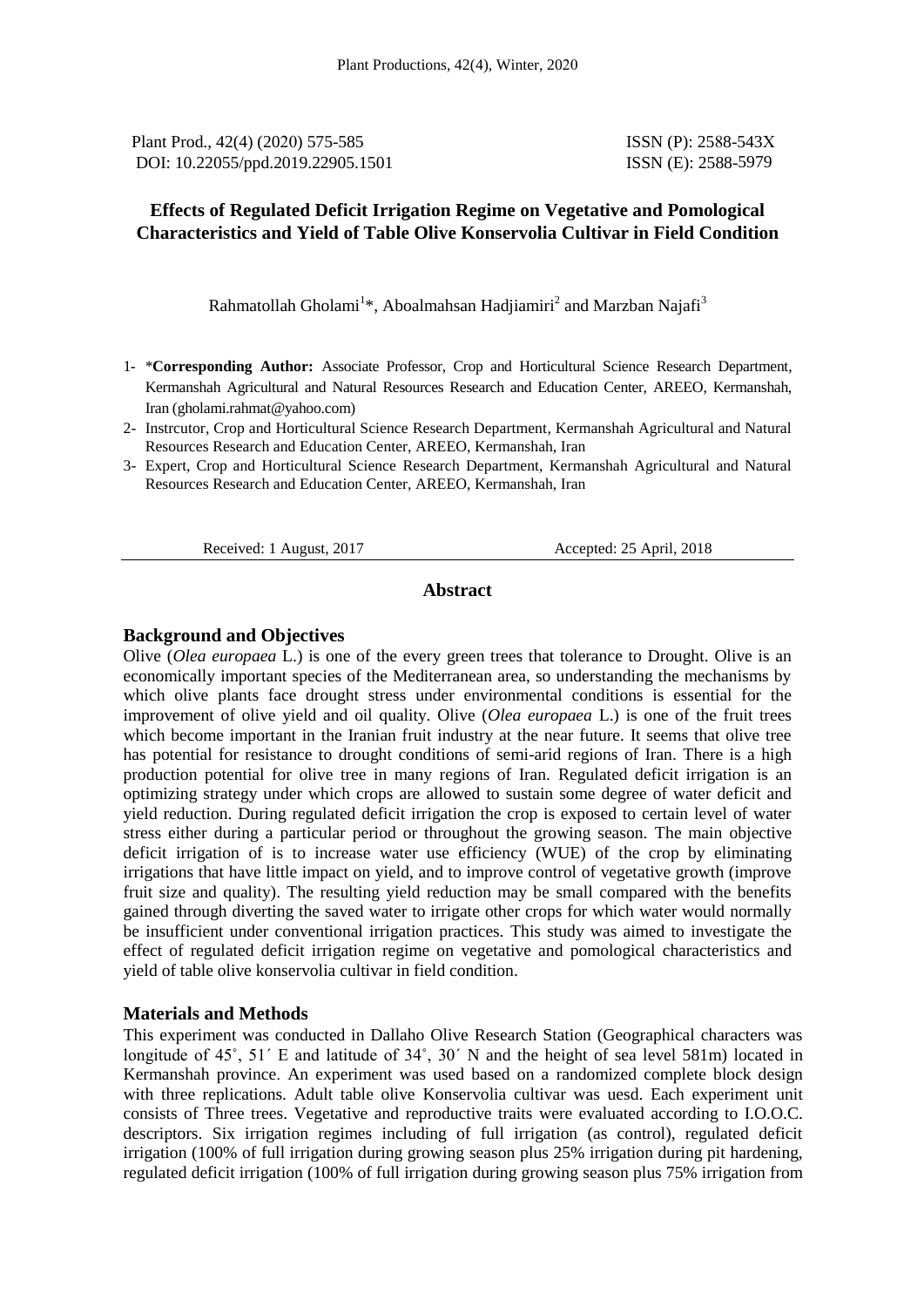Start pit hardening to harvesting), irrigation in three stage (before flowering, pit hardening and before Harvesting , 60% of full irrigation (continuous deficit irrigation) and no irrigation (Rainfed). To elevate the effect of irrigation regimes, some growth vegetative traits measured at the end of growth season including current-season shoot growth and current-season shoot diameter as well as some fruit traits including fruit and oil yield, fruit weight, fruit length and diameter, pulp fresh and dry weight, fruit moisture percent, pulp percent were measured. Collected data were analyzed with SAS program.

## **Results**

Obtained results showed that the highest fruit yield, oil yield, fruit weight, fruit diameter, pulp fresh and dry weight, pulp percent were observed at full irrigation and regulated deficit irrigation (100% of full irrigation during growing season plus 25% irrigation during pit hardening, but the lowest one found at Rainfed. There was no significant difference between deficit irrigation in three stage and 60% of full irrigation (continuous deficit irrigation) in fruit yield, oil yield, fruit weight, fruit diameter, pulp fresh and dry weight. The water use efficiency of fruit yield of  $T_4$  and  $T<sub>2</sub>$  was higher than 100ETc and other treatments. Overall, the results showed that RDI during fruit pit hardening could increased water use efficiency, whitout reduce fruit yield, oil yield, fruit weight, fruit diameter and pulp fresh and dry weight.

#### **Discussion**

In the arid and semi arid as well as sub-tropical regions, water shortage is a normal phenomenon and seriously limits the agricultural potential.Therefore, under irrigation or rain-fed conditions, it is important for the available water to be used in the most efficient way. Regulated deficit irrigation is an optimizing strategy under which crops are allowed to sustain some degree of water deficit and yield reduction. During regulated deficit irrigation the crop is exposed to certain level of water stress either during a particular period or throughout the growing season. The main objective deficit irrigation of is to increase water use efficiency (WUE) of the crop by eliminating irrigations that have little impact on yield, and to improve control of vegetative growth (improve fruit size and quality). According to the results of this research, it can be concluded that that RDI during fruit pit hardening could increased water use efficiency, whitout reduce fruit yield, oil yield, fruit weight, fruit diameter, pulp fresh and dry weight.

**Keywords:** Deficit irrigation, Reproductive characteristics, Yield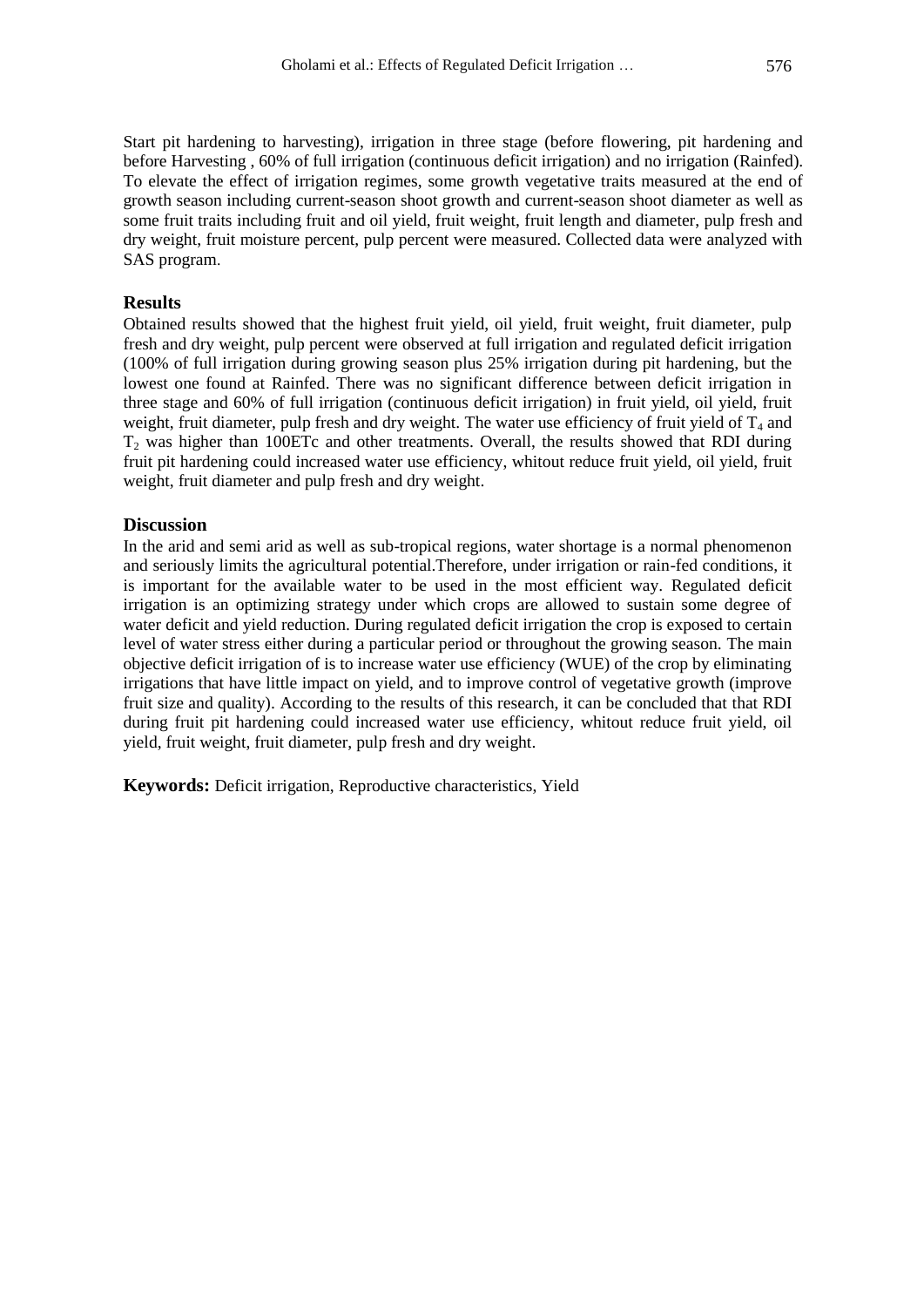# **اثر رژیمهای آبیاری تنظیمشده بر ویژگیهای رویشی، پومولوژیکی و عملکردی زیتون کنسروالیا در شرایط مزرعه**

رحمتاله غلامی<sup>۱</sup>\*، ابوالمحسن حاجی امیری<sup>۲</sup> و مرزبان نجفی<sup>۳</sup>

- ۱–**\*نویسنده هسئول:** استادیار بخش تحقیقات علوم زراعی و بـاغی، مرکـز تحقیقـات و آمـوزش کشـاورزی و منـابع طبیعـی اسـتان کرمانشـاه، سـازمان تحقیقات، آموزش و ترویج کشاورزی، کرمانشاه، ایران. (gholami.rahmat@yahoo.com)
- ۲-مربی بخش تحقیقات علوم زراعی و باغی، مرکز تحقیقات و آموزش کشاورزی و منابع طبیعی استان کرمانشاه، سازمان تحقیقات، آموزش و ترویج کشاورزی، کرمانشاه، ایران.
- ۳- کارشناس بخش تحقیقات علوم زراعی و باغی، مرکز تحقیقات و آموزش کشاورزی و منابع طبیعی استان کرمانشاه، سازمان تحقیقات، آموزش و ترویج کشاورزی، کرمانشاه، ایران.

تاریخ دریافت: 1396/07/10 تاریخ پذیرش: 1395/02/07

#### **چکیده**

**این پژوهش بهمنظور شناخت مراحل حساس رشدی زیتون در برابر تنش خشکی و ارزیابی اثرر ترنش کرم آبری برر ویژگیهای درخت زیتون رقم کنسروالیا در شرایط مزرعه در ایستگاه تحقیقات زیتون دالاهو طی سـال زراعـی ۱۳۹۵ -3159 اجرا گردید. درختان 31 ساله زیتون رقم کنسروالیا تحت شش رژیم آبیاری قرار گرفتند. آزمایش در قالب طرر بلوکهای کامل تصادفی با سه تکرار به انجام رسید. تیمارها شامل: آبیر اری بره میرزان 311 درصرد نیراز آبری درختران )شاهد(، آبیاری 59 درصد در طول مدت سخت شدن هسته و 311 درصد در سایر مراحل رشد میوه، آبیاری بره میرزان 59 درصد از سخت شدن هسته تا برداشت محصول و 311 درصد در سایر مراحل رشد میوه، آبیاری فقط در سه مرحلره قبل گلدهی، شروع سخت شدن هسته و یک هفته قبل از برداشت محصول، آبیاری بره میرزان 11 درصرد نیراز آبری درختان زیتون طی کل فصل و شرایط دیم، بودند. پس از انجام تیمارها خصوصیات رویشی از جمله رشد و قطرر شراخه سال جاری، خصوصیات میوه مانند وزن میوه، طول میوه، قطر میوه، وزن تر و خشرک گوشرت، درصرد مرا ده خشرک، درصد رطوبت میوه، درصد گوشت و نیز عملکرد و کارآیی مصرف آب اندازهگیری شد. نتایج نشان داد که آبیراری بره میزان 59 درصد در طول مدت سخت شدن هسته باعث افزایش عملکرد میوه و روغن، ابعاد میوه و درصد گوشت شد و آبیاری در سه مرحله رشدی میوه و تیمار 11 درصد آبیاری از نظر ابعاد میوه، وزن تر گوشت، عملکرد میروه و روغرن در هکتار برابر بودند. بازده مصرف آب در تیمار آبیاری در سه مرحله رشدی میوه و نیز کسر آبیاری در طول مردت سرخت شدن هسته باالتر از آبیاری کامل و دیگر تیمارها بود بهطوریکه میزان آن بره ترتیرب 39/11 و 9/55 کیلرو گرم برر مترر مکعب بود. به طور کلی نتایج نشان داد که کم آبیاری در مرحله سخت شدن هسته بدون تاثیر منفری برر عملکررد کرل، سبب افزایش کارایی مصرف آب در زیتون رقم کنسروالیا میشود.**

**کلیدواژهها: خصوصیات زایشی میوه، کمآبیاری تنظیمشده، عملکرد**

**مقدمه** زیتون ).L *europaea Olea* )یکی از درختان مهم میوه در مناطق گرمسیری بوده که میوه آن به خاطر تهیه روغن و نیز کنسرو مورد توجه اکثر کشورها است. از دو دهه گذشته توسعه کشت زیتون در مناطق مختلف ایران آغاز شده است. خشکی یکی از مهمترین تنشهای غیرزنده میباشد که هر ساله خسارتهای زیادی به محصوالت کراورزی در جهان و به ویژه در ایران که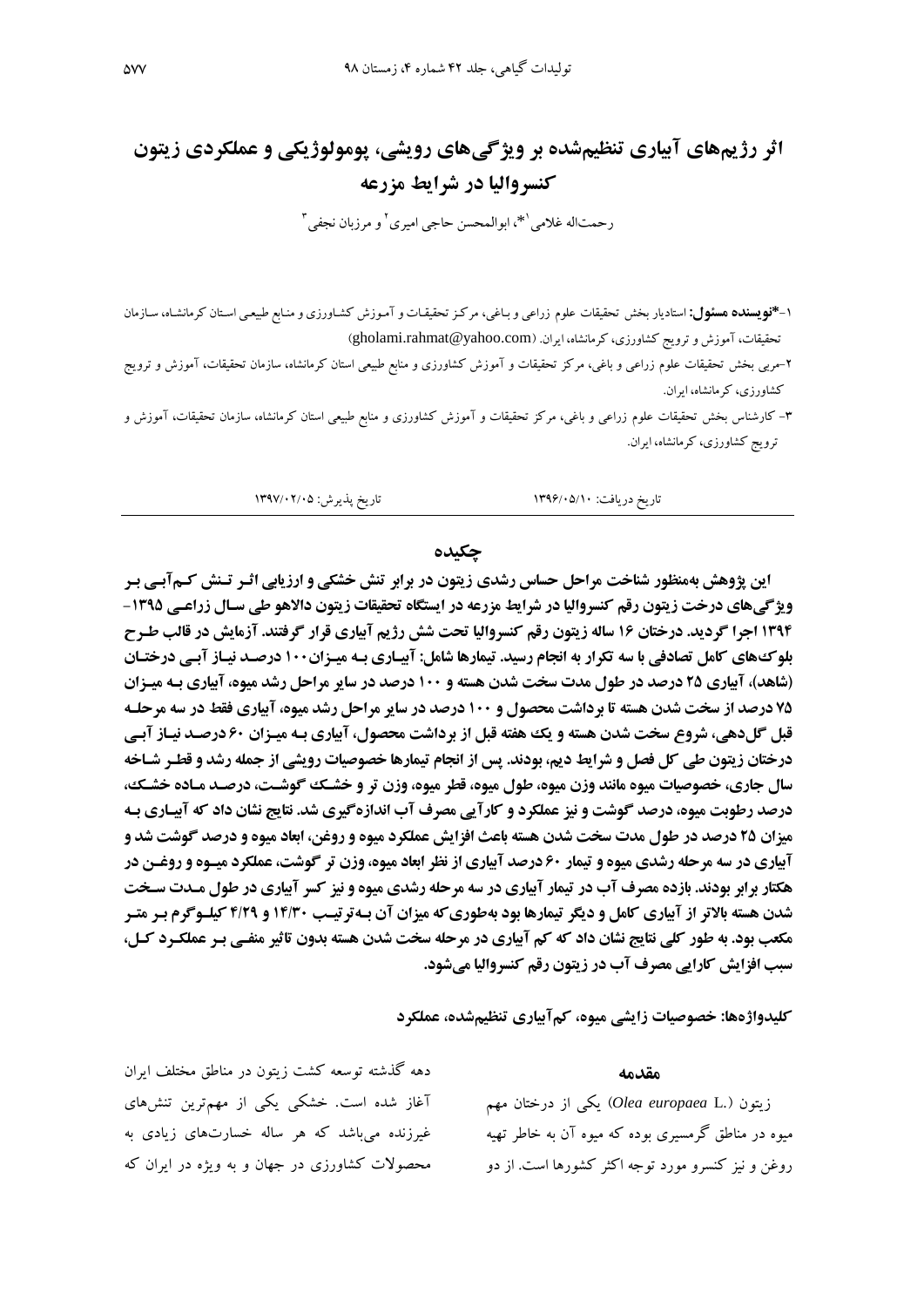بهعنوان کشوری خشک و نیمه خشک محسوب میگردد، وارد مینماید )2000 ,Arji and Arzani). از طرفی درک بهتر اثرات تنش خشکی بر ژنوتیپای برتر زیتون جهت بهبود شیوههای مدیریت باغات در شرایط آب و هوایی مختلف ضروری میباشد) and Gholami 2019 ,Gholami). یکی از تک یکهای موثر مقابله با خشکی، اعمال شیوههای صحیح آبیاری و کنترل و برنامه ریزی آب موجود است که تحت عنوان کم آبیاری Jafari and Mahlooji, ) تنظیم شده شناخته می شود 2005). کم آبیاری تنظیمشده یکی از راهکارهای بهینهسازی مصرف آب در باغات میباشد که معمولاً عملکرد محصول را کاهش داده، ولی در مصرف آب صرفه جویی میشود)<sup>1996</sup> .,*al et* Kheirabi). کموبیاری ت ظیم شده به معنی استفاده از مقدار آب کمتر نسبت به مقداری که برای تامین ۱۰۰ درصد نیاز آبی لازم است، در طول دورههای مشخصی از رشد میوه که تولید و کیفیت محصول کمتر تحت تأثیر کمبود آب قرار میگیرد، میباشد (-Ruiz .)Sanchez *et al*., 2010

لذا تعیین مراحل غیرحساس رشدی میوه به کمبود آب از اهمیت ویژهای برخوردار است. استفاده از کمآبیاری تنظیم شده استراتژیهای مناسب برای کاهش مصرف آب در درختان میوه است که کاربرد آن در منـاطق خشـک از اهمیت زیادی برخوردار میباشد (Costa et al., 2009). در واقع، استراتژی کـم آبیـاری یـک راه حـل مناسـب در باغبانی بوده تـا کـارآیی مصـرف آب را بهبـود بخشـد. مصرف زیاد آب آبیاری باعث میشود که مزیت استفاده از این تکنیک، از میان رفته و باعث افزایش هزینـه آب مصرفی، تسریع رشد رویشی، افزایش هزینههای مربوط بـه هرس و نگهداری باغ گردد )<sup>2002</sup> .,*al et* Berenguer).

پژوهرای توساط )2000( *al et* Andria' <sup>D</sup> روی تاأثیر تیمارهـای آبیـاری بـر میـزان محصـول و کیفیـت روغـن درختان زیتون انجام گرفت. نتـایج نشـان داد کـه افـزایش میانگین وزن میوه و تتداد میوه در هر درخت در ارتااط باا افزایش میزان آب آبیاری بود. در این رابطه گـزارش شـده

اسـت کـه، روش کــمآبيــاری تنظــيمشــده در شــرايط محدودیت آب سب کاهش رشد رویشی، ایجاد تاج مناسب و کـاهش هزینـههـای مربـوط بـه نگهـداری بـاغ بهااود( Costa *et al*., 2009; Moriana *et al*., 2012( ویژگی های میوه و درآمد اقتصادی در مقایسـه بـا حــداکثر تولید بر اساس میزان تولیـد بـر واحـد آب مصـرفی گـردد Dell'Amico et al., 2012; Chai et al., 2015; ) .)Tognetti *et al*., <sup>2006</sup>

با توجه به کمبود آب در کشور به خصوص در مناطق گرم و خشک، هـدف از ایـن پـژوهش بررسـي واکـنش رویشی و زایشی زیتون کنسروی رقم کنسروالیا بـه شـش رژیم آبیاری در شرایط دیم بود.

## **مواد و روشها**

این پـژوهش در قالـب طرح پایـه بلـوکهمـای کامـل تصادفی بـا سـه تکـرار و شـش رژیـمهـای آبیـاری در سـال زراعـی ۹۵-۹۴ در ایسـتگاه تحقیقـات زیتـوت در دالاهـو، استان کرمانشـاه انجـام شـد. مـواد آزمایشـی ایـن پـژوهش درختان ۱۶ساله زیتون کنسروالیا بودند. شـش تیمـار آبیـاری شامل ۱– آبیاری به میزان۱۰۰ درصد نیاز آبی درختان زیتـون در طول فصل (شاهد)، ۲- تأمین آبیاری به میـزان ۲۵ درصـد در طول مدت سخت شدن هسته و ۱۰۰ درصد در سایر مراحل رشد میوه، ۳- تأمین آبیاری بـه میـزان ۵۰ درصـد از سخت شدن هسته تا برداشت محصول و 100 درصد در ساایر مراحل رشد میوه، ۴–آبیاری فقط در سه مرحله حسـاس قبـل از گل(دهی، درشروع سخت شدن هسته و یک هفتـه قبـل از برداشت محصول به منظور تهیه کنسرو، ۵– آبیاری به میـزان ۶۰ درصد نیاز آبی درختان زیتون طی کل فصل و ۶-شرایط دیم (جدول۱)، با سیستم آبیاری قطرهای بر روی درختان 16 ساله زیتون رقم ک سروالیا اعماال گردیاد . فاصاله درختان ۶ × ۶ متر بود و برای هر واحد آزمایشبی سه درخت انتخاب شد. با استفاده از دادههای روزانه هواشناسبی ایستگاه سینوپتیک سرپل ذهاب و با اسـتفاده از معادلـه پـنمن مانتیث (نرمافزار ETo calculator)، تبخیـر و تعـرق بـالقوه و نیاز آبی درختان از اوایل اردیبهشت ماه زمان توقيف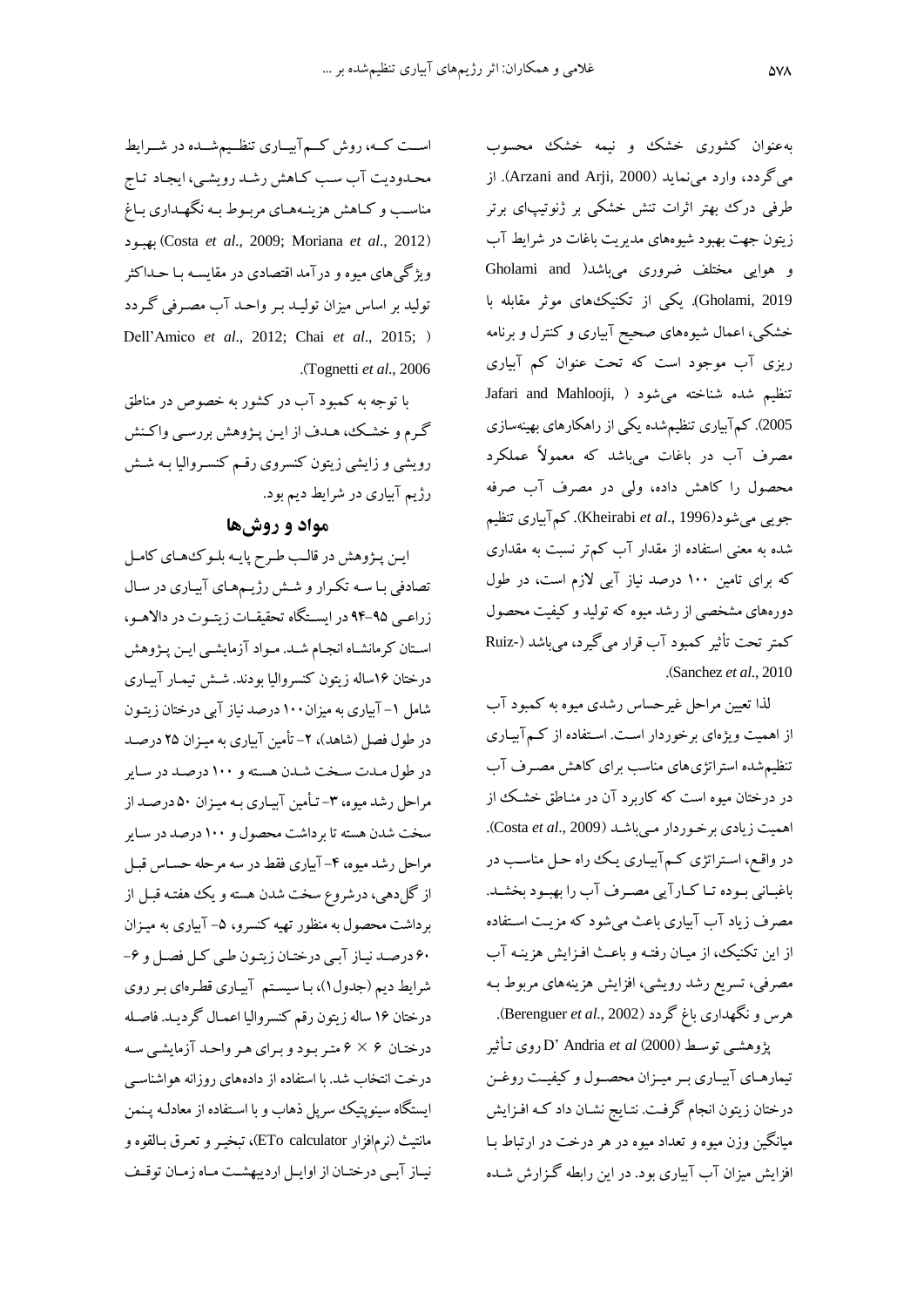گیـاهی زیتـون (2008 ,FAO) و بـه روش آبیـاری قطـرهای انجام گرفت. بر روی ردیفهای کاشت برای احتساب آب مصـرف شـده یـک کنتـور قـرار گرفـت. تمـام عملیـات نگهداری و مراقبت از درختـان بـر اسـاس عـرف منطقـه بـه صورت یکسان انجام شد.

بارندگی تا اواسط شهریورماه زمان برداشت میـوه جهـت کنسرو محاسبه گردید (جـدول۲). مراحـل فنولـوژی گـل و میوه زیتون کنسروالیا در جدول۳ آورده شده است. آبیاری هر سه روز یک بار بـر اسـاس انــدازه گیــری تبخیـر و تعـرق روزانـه و حجـم آب مـورد نیـاز بـا در نظـر گـرفتن ضـرایب

| جدول ۱- شرح تیمارهای آزمایشی<br>Table 1. Description of experimental treatments                                                            |                           |
|--------------------------------------------------------------------------------------------------------------------------------------------|---------------------------|
| شرح تيمار<br><b>Description of treatment</b>                                                                                               | تتمار<br><b>Treatment</b> |
| ۱۰۰ درصد نیاز آبی درختان زیتون در طول فصل رشد (شاهد)                                                                                       | $T_1$                     |
| Full irrigation (control)                                                                                                                  |                           |
| تأمین آبیاری به میزان ۲۵ درصد در طول مدت سخت شدن هسته و ۱۰۰ درصد در سایر مراحل رشد میوه                                                    | T <sub>2</sub>            |
| Regulated deficit irrigation (100% of full irrigation during growing season plus 25% irrigation<br>during pit hardening                    |                           |
| تأمین آبیاری به میزان ۷۵ درصد از سخت شدن هسته تا بر داشت محصول و ۱۰۰ درصد در سایر مراحل رشد میوه                                           | $T_3$                     |
| Regulated deficit irrigation (100% of full irrigation during growing season plus 75% irrigation<br>from start pit hardening to harvesting) |                           |
| آبیاری در سه مرحله قبل از گل(هیی، در شروع سخت شدن هسته و یک هفته قبل از برداشت محصول                                                       | $T_{4}$                   |
| Irrigation in Three stage (before flowering, pit hardening and before Harvesting                                                           |                           |
| آبیاری به میزان ۶۰ درصد نیاز آبی درختان زیتون                                                                                              | $T_{5}$                   |
| 60% of full irrigation (continuous deficit irrigation)                                                                                     |                           |
| شرايط ديم                                                                                                                                  | T <sub>6</sub>            |
| No irrigation (Rainfed)                                                                                                                    |                           |
|                                                                                                                                            |                           |

جدول **۲- برآورد حجم آب آبیاری مورد نیاز بر اساس تبخیر و تعرق در سال ۱۳۹۴** 

| Table 2. Estimated irrigation volume based on crop evapotraspiration in 2015              |                                                                                        |                                                             |                           |  |
|-------------------------------------------------------------------------------------------|----------------------------------------------------------------------------------------|-------------------------------------------------------------|---------------------------|--|
| نیاز آہے ماهیانه (متر مکعب در هکتار)<br><b>Month irrigation requirrment</b><br>$(M^3/ha)$ | نياز آيي ماهيانه (ليتر در درخت)<br><b>Month irrigation requirrment</b><br>(Liter/tree) | تبخير و تعرق (ميلي متر)<br><b>Evapotraspiration</b><br>(mm) | ماه<br><b>Month</b>       |  |
| 873.80                                                                                    | 3145.90                                                                                | 185.80                                                      | ارديبهشت<br>May           |  |
| 1168.80                                                                                   | 4207.70                                                                                | 225.60                                                      | خر داد<br>June            |  |
| 1291.80                                                                                   | 4650.50                                                                                | 237.10                                                      | تير<br>July               |  |
| 1360.40                                                                                   | 4897.60                                                                                | 249.70                                                      | مر داد<br>August          |  |
| 702.77                                                                                    | 2530.05                                                                                | 129.40                                                      | ۲۰ شهریور<br>20 September |  |
| 5397.57                                                                                   | 19431.80                                                                               | 1027.60                                                     | کل<br>Total               |  |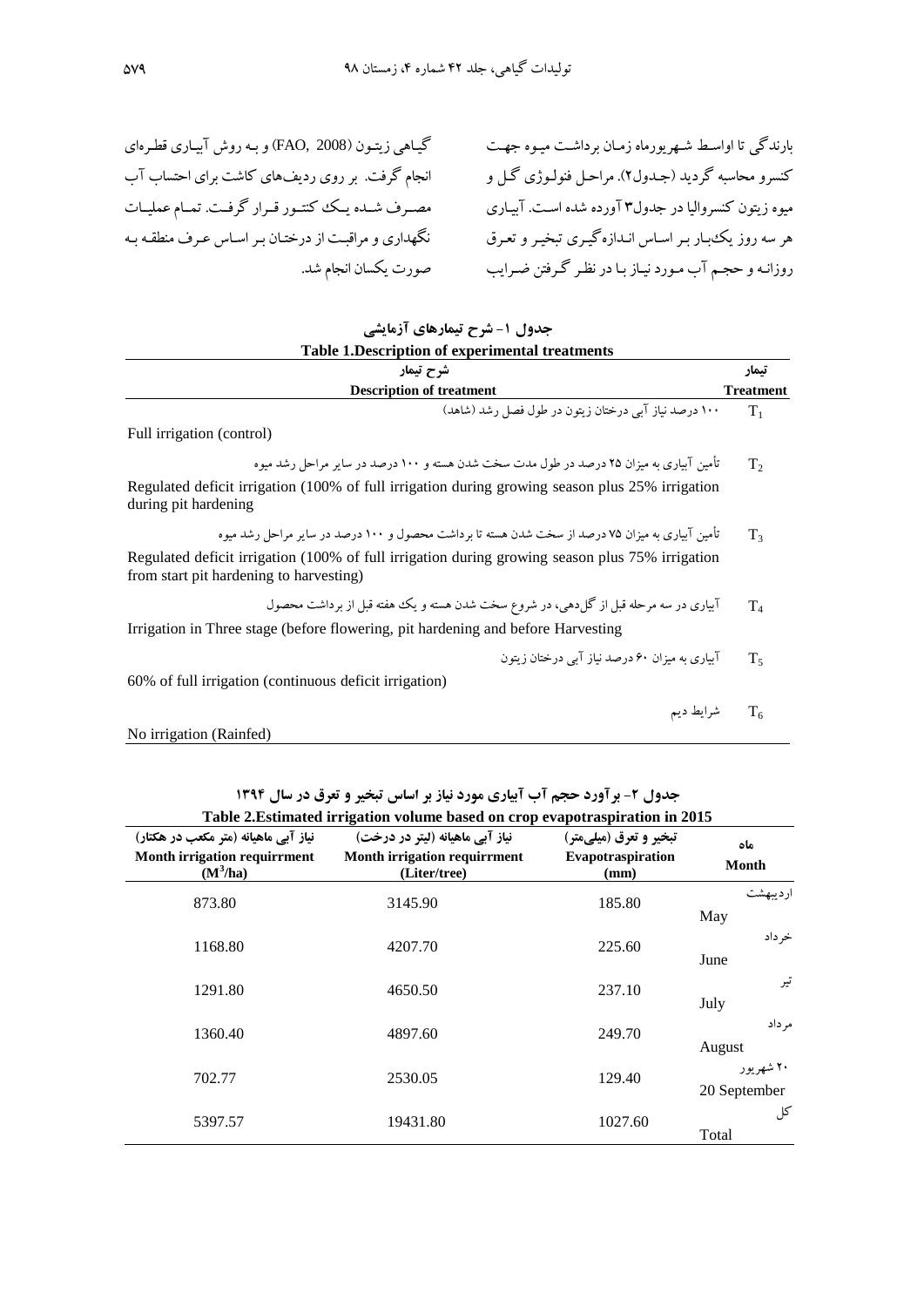| Table 3. Flowering and fruit Phonological stages of Konservolia olive |                                                                  |                                                 |                                                          |                                               |  |
|-----------------------------------------------------------------------|------------------------------------------------------------------|-------------------------------------------------|----------------------------------------------------------|-----------------------------------------------|--|
| تاریخ برداشت<br>محصول<br>Time of harvesting                           | طول مدت سخت شدن هسته<br>(روز)<br>Time of pit hardening<br>(days) | تاريخ سخت شدن كامل<br>هسته<br>End pit hardening | تاريخ شروع سخت شدن<br>هسته<br><b>Start pit hardening</b> | تاریخ شروع گلدهی<br><b>Start of flowering</b> |  |
| 20.6.94                                                               | 27                                                               | 29.3.94                                         | 3.3.94                                                   | 3.2.94                                        |  |
| 13.9.2015                                                             | 27                                                               | 19.6.2015                                       | 24.5.2015                                                | 23.4.2015                                     |  |

**جدول -1 مراحل فنولوژی گل و میوه زیتون کنسروالیا**

I.O.O.C., 2002a;) صفات رویشمی و زایشمی b2002 .,C.O.O.I )باا اساتفاده از شااخ هاای ارزیاابی و تمایز زیتون بعد از پایان تنش کم آبی اندازهگیری شد. طـول و قطر میوهها برای حداقل ۴۰ میوه در هـر واحـد آزمایشـی ا استفاده از کولیس دیجیتال اندازهگیری شد. ساسس گوشات از هسته جدا گردید و توزین شدند. برای انـدازه گیـری وزن خشک و درصد ماده خشک، نمونـههـا در دمـاي ۷۰درجـه سلسیوس در آون قرار گرفتنـد. درصـد روغـن بـا اسـتفاده از سوکسله استخراج و اندازهگیری شـد (I.O.O.C., 2002b). میوههای برداشت شده از هر درخت برای تعیین مقدار عملکرد میوه در هر درخت استفاده شد.

تجزیه آماری دادهها بـه روش مـدل خطـی عمـومی (GLM) به کمک نرمافزار SAS (نسخه ۹/۱ کارولینـای شـمالی) و مقایسـه میـانگین بـا اسـتفاده از آزمـون چنــد دامنهای دانکن انجام شد.

# **نتایج و بحث رشد و قطر شاخه سالجاری**

نتایج مقایسه میانگین صفت رشد و قطر شاخه نران داد بین تیمارهای آبیاری از نظر صـفات رویشـی انـدازه گیـری شده تفاوت معنیداری وجود داشت بـهطـوری کـه تیمـار آبیاری ۱۰۰ درصد باعث افزایش رشد و قطر شـاخه سـال جاری گردیـد و شـرایط دیـم باعـث کـاهش رشـد و قطـر شاخه سال جاری گردید)جدول4(.

با توجه به نتایج بهدست آمده از جداول مربوطه صفات رویشی اندازهگیریشده با میزان آب آبیاری ارتباط داشته و این افزایش در میزان رشـد انـدامهـای مختلـف بـه علت آب کافی جهت رشد و تقسیم سلولها می باشد. بـه

عبارتی گیاهانی که تحت تنش آبی قرار میگیرند به علت کاهش تورژسانس سلولی و عدم آب کافی جهت رشـد و تقسیم سلولها، میـزان رشـد و نمـو انـدامهـای مختلـف در آنهـا كـاهش مـييابـد (Naor, 2006). نتـايج پــژوهش )2007( .*al et* Lopez-Perez نراان داد تاأثیر کام وبیااری (۵۰)، ۷۵ و ۱۰۰ درصد نیاز آبی) در درختان زیتون رقم کورنیکابرا باعث کاهش میزان رشد بر اساس میزان شـدت کم آبیاری گردید. نتایج حاصله در این پـژوهش حـاکی از تأثیر شدت کم آبیاری بر کاهش رشد داشت. در تحقیقی کاه )2012( .*al et* Mezghani باه م ظاور مطالتاه واکا ش برخی ارقام زیتون در شرایط آب و هـوایی تـونس تحت تأثیر تنش خشکی شامل مقادیر ۲۰، ۵۰و ۱۰۰ درصد تبخیـر و تعرق بودنـد، انجـام گرفـت. در ایـن تحقیـق پارامترهـای رشدی مانند طـول و قطـر شـاخه تعیـین گردیـد. رژیــمهـای آبیاری به طور قابل توجهی روی قطر و طول شاخه اثر گذاشت. نتایج پژوهش حاضر باا نتاایج .*al et* Rosecrance (2015) در مورد کاهش طول و قطر شاخه در اثـر تـنش کمآبیاری در درختان زیتون مطابقت دارد.

# **ویژگیهای میوه**

نتـایج مقایسـه میـانگین نشـان داد ابعـاد میـوه تحـت تیمارهای مختلف آبیاری در سطح احتمـال آمـاری پـنج درصد معنیدار بود. بیشترین وزن و قطر میـوه در تیمـار آبیاری ۱۰۰ درصد و کم $\mathsf{T}_2$ بیاری  $\mathsf{T}_2$  مشاهده شد. کمترین ابعاد میوه در شرایط دیم مشاهده گردید. بیشترین وزن تر و خشــک گوشــت در تیمــار ۱۰۰ درصــد آبيــاری و کم آبیاری  $\mathrm{T}_2$  مشاهده شـد و کمتـرین مقـدار مربـوط بـه تیمار دیم بود)جدول7(.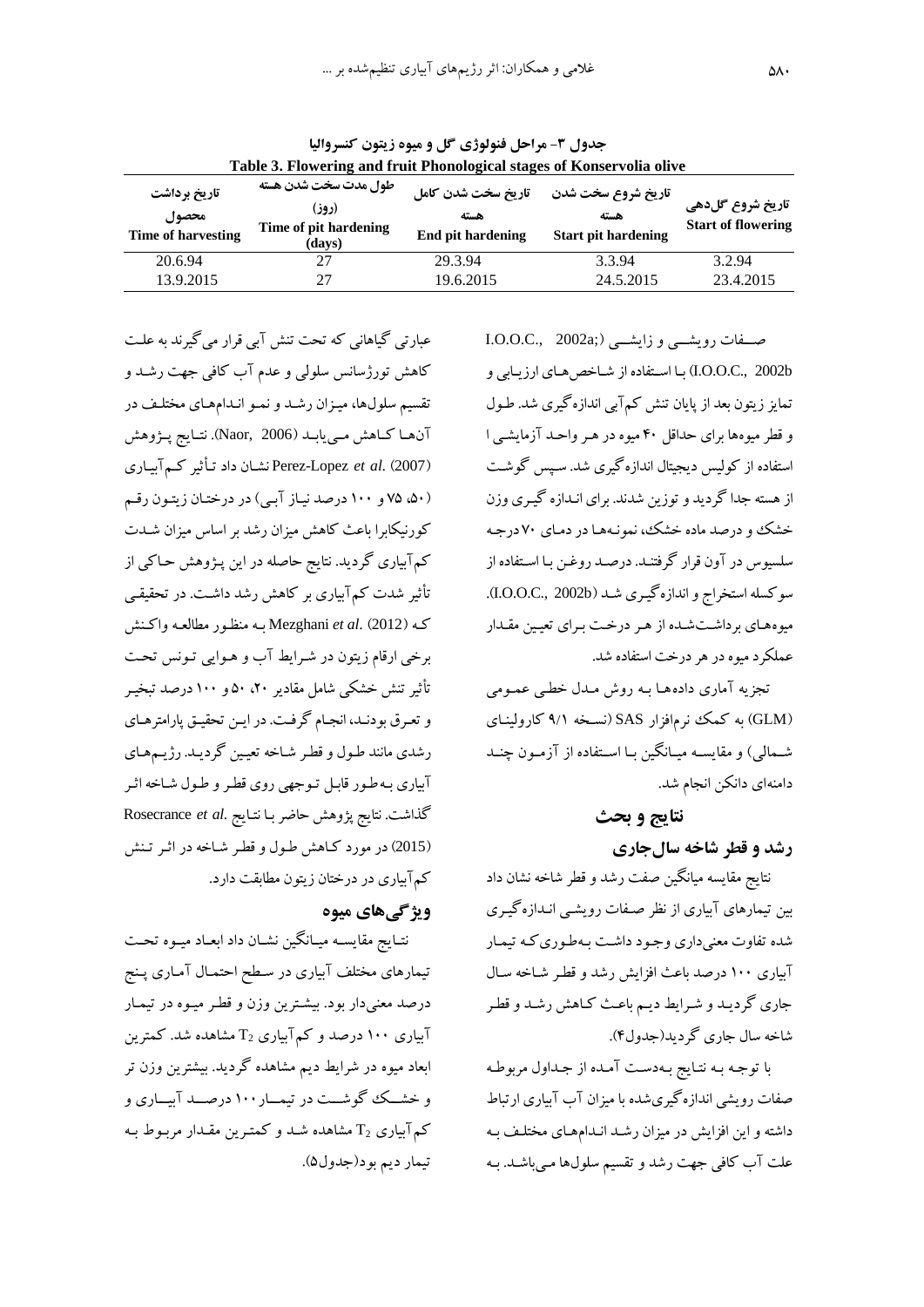| قطر ميوه                                  | طول ميوه       | وزن ميوه                   | قطر سال جاری                           | رشد سال جاری                         | رژیم آبیاری               |
|-------------------------------------------|----------------|----------------------------|----------------------------------------|--------------------------------------|---------------------------|
| (گو م)                                    | (گو م)         | (گو م)                     | (سانتيمتر)                             | (سانتيمتر)                           | <b>Irrigation regimes</b> |
| <b>Fruit Diameter Fruit Length</b><br>(g) | (g)            | <b>Fruit Weight</b><br>(g) | <b>Current season</b><br>diameter (cm) | <b>Current season</b><br>growth (cm) | % of ETe                  |
| $2.15^{\circ}$                            | $2.59^{a}$     | $7.42^{\rm a}$             | $0.47^{\rm a}$                         | $25.93^{\rm a}$                      | $T_1$                     |
| $2.06^{\circ}$                            | $2.36^{b}$     | $7.30^{\text{a}}$          | $0.45^{ab}$                            | $17.75^{\circ}$                      | T <sub>2</sub>            |
| $1.91^{b}$                                | $2.32^{bc}$    | $4.88^{b}$                 | 0.40 <sup>abc</sup>                    | $21.14^{b}$                          | $T_3$                     |
| $1.62^{\circ}$                            | $2.21^{\circ}$ | $2.72^{\circ}$             | 0.34 <sup>cd</sup>                     | $12.67^{\rm d}$                      | T <sub>4</sub>            |
| $1.72^{\circ}$                            | $2.22^{bc}$    | $3.23^{\circ}$             | 0.37 <sup>bcd</sup>                    | $17.10^{\circ}$                      | $T_5$                     |
| $1.33^{d}$                                | $1.81^d$       | 1.26 <sup>d</sup>          | 0.29 <sup>d</sup>                      | 9.00 <sup>e</sup>                    | $T_6$                     |

**جدول -9 مقایسه میانگین اثر رژیمهای آبیاری بر رشد و قطر شاخه جاری، وزن میوه، طول و قطر میوه Table 4. Mean comparison effect of different irrigation regimes on Shoot and current season growth, fruit weight and fruit length and Diameter**

میانگینهای دارای حروف یکسان در هر صفت، در سطح پنج درصد آزمون چند دامنهای دانکن دارای تفاوت معنیداری نیستند.

Means with the same letter in traits are not significantly different by Duncan's multiple range test at 5%.

**جدول -9 مقایسه میانگین اثر رژیمهای آبیاری بر وزن تر و خشک گوشت، درصد گوشت، درصد ماده خشک گوشت و درصد رطوبت میوه**

| Table 5. Mean comparison effect of different irrigation on pulp fresh and dry weight, Pulp percent, |
|-----------------------------------------------------------------------------------------------------|
| Mass percent and fruit moisture percent                                                             |

| درصد ماده خشک ً رطوبت میوه (درصد) |                    | درصدگوشت        | وزن تر گوشت (گرم)۔وزن خشک گوشت (گرم) |                             | رژیم آبیاری                                 |
|-----------------------------------|--------------------|-----------------|--------------------------------------|-----------------------------|---------------------------------------------|
| <b>Fruit moisture</b>             | Dry matter         | Pulp            | Pulp dry weight                      |                             | <b>Pulp fresh weight</b> Irrigation regimes |
| $\mathcal{O}_0$                   | $\frac{9}{0}$      | $\frac{9}{0}$   | (g)                                  | $\left( \mathbf{g} \right)$ | % of ETe                                    |
| 68.01 <sup>a</sup>                | $31.99^{\text{d}}$ | $87.07^{ab}$    | $1.57^{\rm a}$                       | $6.55^{\circ}$              |                                             |
| $66.46^{ab}$                      | $33.53^{cd}$       | $89.62^{\circ}$ | $1.42^{\rm a}$                       | $6.46^{\circ}$              | T <sub>2</sub>                              |
| $63.46^{bc}$                      | $36.53^{bc}$       | $83.70^{ab}$    | $0.97^b$                             | $4.11^{b}$                  | $T_3$                                       |
| $61.55^{\circ}$                   | $38.44^{b}$        | $72.75^{\circ}$ | $0.79^{b}$                           | 1.98 <sup>c</sup>           | T <sub>4</sub>                              |
| $63.33^{\circ}$                   | $36.67^b$          | $79.55^{bc}$    | $0.84^{\rm b}$                       | $2.57^{\circ}$              | $T_5$                                       |
| $58.40^{\circ}$                   | $41.60^{\text{a}}$ | $49.36^{\rm d}$ | $0.49^\circ$                         | $0.64^{\rm d}$              | $\rm T_6$                                   |

میانگینهای دارای حروف یکسان در هر صفت، در سطح پنج درصد آزمون چند دامنهای دانکن دارای تفاوت معنیداری نیستند.

Means with the same letter in traits are not significantly different by Duncan's multiple range test at 5%.

نتایج مقایسه میـانگین (جـدول ۵) نشـان داد درصـد گوشت، درصد ماده خشک، درصد رطوبت میـوه تحـت تأثیر تیمار آبیاری در سطح احتمال پنج درصـد معنـیدار بـود. بـین رژیــمهـای آبیـاری، بیشـترین درصـد گوشـت مربوط بـه تیمـار کـم آبیـاری  $\rm{T}_2$  و بعـد از آن شـاهد بـود وکمترین مقدار مربوط به شرایط دیم بود. از نظار مقادار درصد ماده خشک بیشترین مقدار در شرایط دیم مشاهده گردیـد و کمتـرین مقـدار در تیمـار شـاهد حاصـل شـد )جدول 4(.

نتایج مقایسه میانگین (جدول ۵) نشان داد که بیشترین درصد رطوبت میوه در تیمار شاهد و تیمار کم $\mathsf{T}_2$ بیاری  $\mathsf{T}_2$ مشاهده شـد و کمتـرین مقـدار در شـرایط دیـم مشـاهده

گردید.

در پژوهش حاضر وزن میـوه و ابعـاد آن تحـت تـأثبر تنش کم آبیاری قرار گرفت کـه در پـژوهش هـای متعـدد به اثبات رسیده است. معمـولاً تـنش خشـکی شـدید در زیتون منجر به کاهش اندازه میوه میگردد. به طـوری کـه نشان دادند اعمال Rapoport and Costagli (2004) تنش بین چهار تا نه هفته بعد از مرحله تمام گل در زیتون رقم لچینو منجر به کاهش وزن میوه، حجم میوه و تعـداد سلول شد.

نتایج )1989( .*al et* Li نراان داد کاه تا ش وبای در مرحله اول رشد میوه در درختان هلو باعث اف ایش اندازه میوه میگردد. بر اسااس نظار )1986 .,*al et* Chalmers )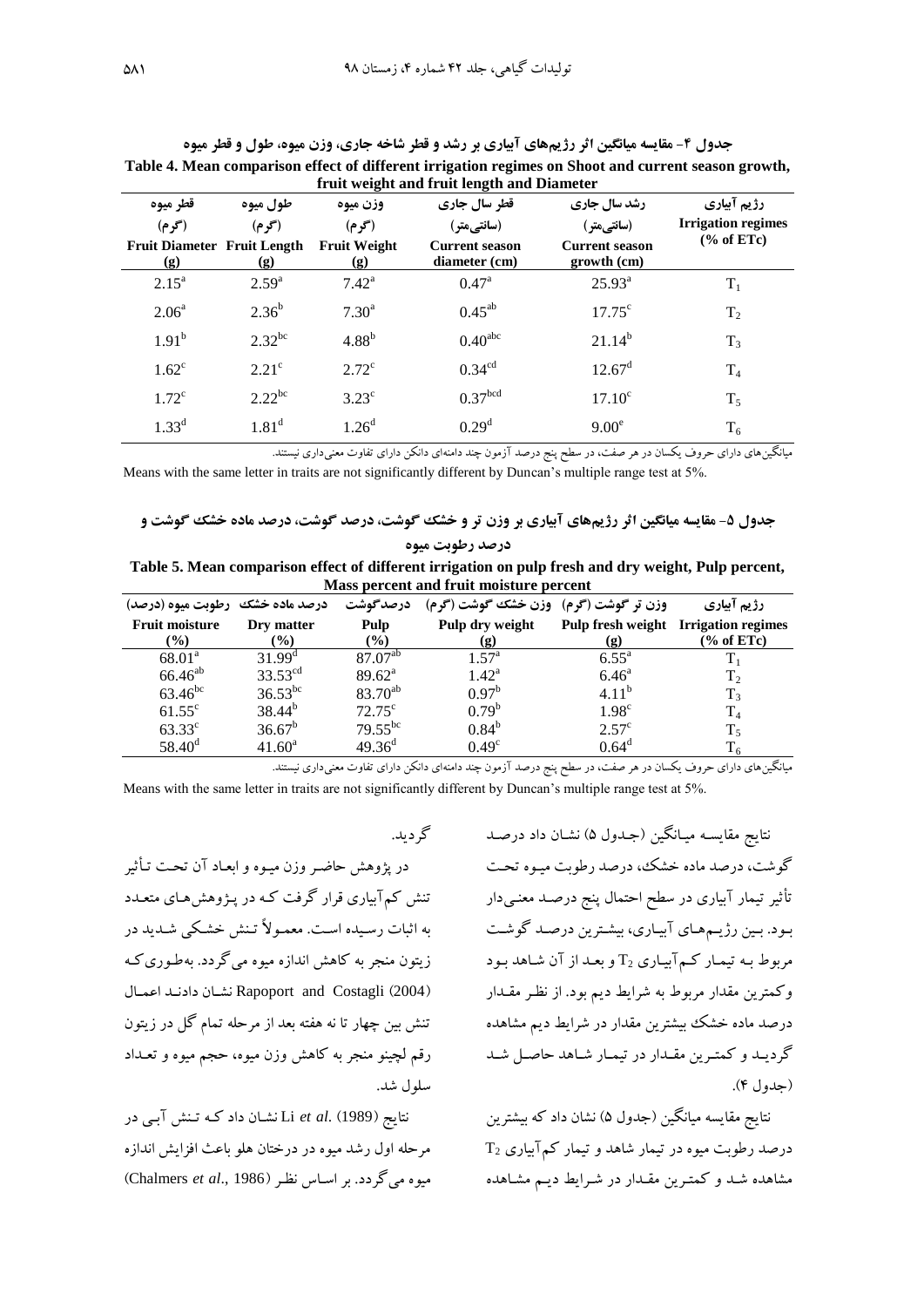در طول دوره تنش متوسط، میـوه فشـار اسـمزی خـود را تنظیم می کند و با از بین رفتن تنش آبی، در واقع وضعیت آبی بهتری نسبت به میوههایی که آبیاری بهطور معمـول داشتهاند، خواهـد داشـت. در بررسـی اثـرات آبيـاری در زیتون رقم آربکین، با اعمال هفت تیمار آبیاری در طـول فصل رشد، مشاهده گردیـد کـه بـا افـزایش میـزان آب آبیاری، اندازه میـوه و وزن میـوه بـهطـور خطـی افـزایش .)Berenguer *et al*., 2002( یافت

در این پژوهش درصد گوشت میـوه کـه در ارقـام کنسروی حائز اهمیت میباشد در تیمار ک $\mathsf{T}_2$ بیاری  $\mathsf{T}_2$ بیشتر از تیمار آبیاری شاهد بود و از طرفی وزن میوه در تیمار کمآبیاری  $\mathrm{T}_2$  بیشتر از بقیه تیمارهای آبیاری بودکه در این راستا )2015( .*al et* Giron اظهار داشت د در درختان زیتون رقم سویلانا در شرایط مزرعـه اعمـال کم آبیاری متوسط در طول مدت سخت شدن هسته ک در آن پتانسیل آب تنه درختان زیتون ۲/۵– مگاپاسکال بود، رشد میوه را افـزایش داد درحـالی کـه کـم آبیـاری شدید که در آن پتانسیل آب تنه درخت ۳- مگاپاسکال بود، رشد میوه را کاهش داد. کمآبیاری متوسط به طور معنی داری پتانسیل اسمزی را در مقایسه با آبیاری کامل کاهش میدهـد و باعـث افـزایش انتقـال قنـد بـه میـوه میشود.

افزایش درصد ماده خشک در تیمارهای کم7بیاری شدید و شرایط دیم در مقایسه با آبیاری کامل نیز می تواند به محتوای وب در سلولها ارتااط داشته باشد )2008 .,*al et* Sofo).گیاهاان مختلف مکانیسمهای متفاوتی مانند تغییر در محتوای ترکیبـات فیتوشیمیایی درون سلولها را برای ایجاد مقاومت بـه خشکی .)Boughalleb and Mhamdi, 2011( دارند

نتایج این پژوهش با نتایج )2015( .*al et* Rosecrance در مورد افـزایش درصـد رطوبـت میـوه در اثـر افـزایش میزان آب آبیاری، با نتایج (2002) Berenguer *et al*. و )2012( .*al et* Mezghani در ماورد افا ایش ابتااد میاوه و وزن آن با افرایش میسزان آب آبیساری مطابقست دارد.

## **عملکرد میوه و روغن**

نتـایج مقایســه میــانگین(جــدول ۶) نشــان داد کــه بیشترین میزان عملکرد میوه و روغن در هکتار مربوط بـه تیمار آبیاری شاهد و تیمار کمآبیـاری  $\mathrm{T}_2$  بـود وکمتـرین میزان عملکرد میوه و روغن مربـوط بـه تیمـار دیـم بـود. عملکرد روغـن تحـت تـأثیر درصـد روغـن و همچنـین عملکرد میوه در هکتار میباشد بالا بودن عملکرد روغـن در تیمار شاهد و تیمار ک $\mathcal{T}_1$ بیاری  $\mathcal{T}_2$ ، بالاترین میزان عملکرد روغن در هکتار را داشت کـه ناشـی از عملکـرد بالای میوه در هکتار بوده است درحالی که تیمار دیـم بـه علت پـایین بـودن میـزان عملکـرد میـوه، میـزان روغـن کمتری در هکتار داشتند. در شرایط کمآبیاری کـاهش در عملکرد روغن میتواند بـه کـاهش در عملکـرد میـوه مربوط باشد.

تنش کم آبیاری متوسط می تواند به دو روش مستقیم و غیرمستقیم عملکرد روغن را در درختـان زیتـون تحـت کـمآبیـاری افـزایش دهـد کـه در روش مسـتقیم ممکـن است ژنهایی در این مورد فعال شده و تولید روغن افزایش پیدا کند و در روش غیرمستقیم تنش کـمآبیـاری باعث کاهش رشد رویشی، بهبود نفـوذ نـور بـه داخـل تاج درخت و تسریع در رسیدن میـوه مـی گـردد کـه ایـن موارد به طور غیرمستقیم باعث افزایش روغـن مـیگردنــد )2015 .,*al et* Rosecrance). نتایج این پژوهش با نتاایج فوق در مورد افزایش عملکرد میوه با افزایش تنش کم آبی مطابقت دارد.

**بهرهوری میزان آب آبیاری**

میزان مصرف آب و بهـرهوری مصـرف آب آبیـاری محاسبه شده در تیمارهـای مختلـف در (جـدول ۶) نشـان داده شده است. نتایج (جدول ۶) نشان مـیدهـد کـه بـین رژمهای مختلف آبیـاری، بیشـترین میـزان بهـرهوری آب مصرفی در هکتـار مربـوط بـه شـرایط دیـم و تیمارهـای کم آبیاری  $\rm T_4$  و  $\rm T_2$  بود وکمترین میزان بهرهوری آب آبیاری مربوط به تیمار ۶۰ درصـد کـم آبیـاری مـداوم در ول فصل بود.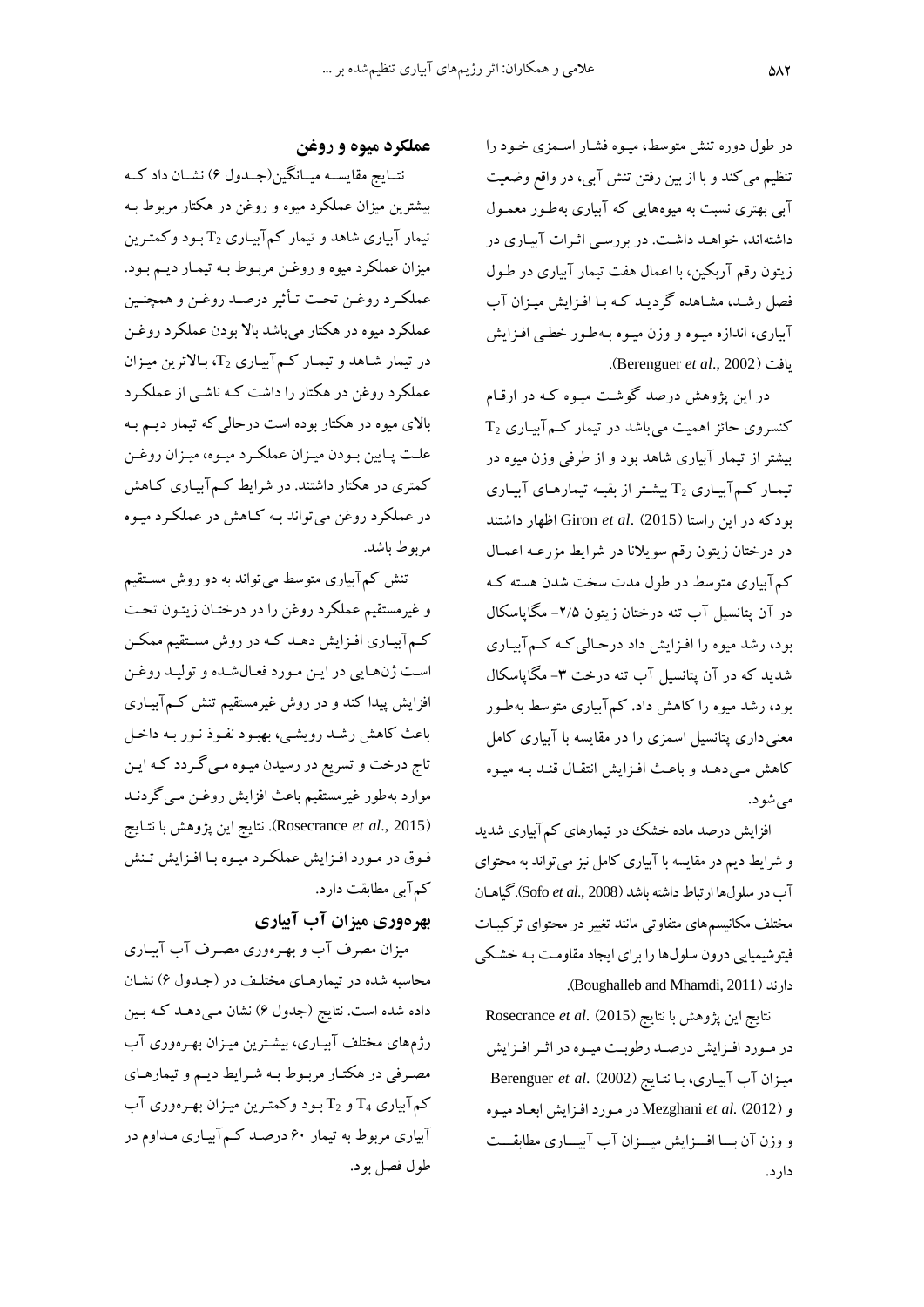**جدول -1 مقایسه میانگین اثر رژیمهای آبیاری بر عملکرد میوه و روغن در هکتار و نیز میزان مصرف آب و بهرهوری مصرف آب در میوه درختان زیتون**

**Table 6. Mean comparison effect of irrigation regimes on fruit yield and oil yield, water consumption and water use efficiency in olive fruit**

| بهره وری مصرف آب در میوه | آب مصرفی                  | عملكرد روغن در هكتار | عملکرد میوه در هکتار | رژیم آبیاری               |
|--------------------------|---------------------------|----------------------|----------------------|---------------------------|
| (کیلوگرم بر متر مکعب)    | (مترمکعب در هکتار)        | (کیلوگرم در هکتار)   | (کیلوگرم در هکتار)   | <b>Irrigation regimes</b> |
| water use efficiency     | <b>Water consumption</b>  | Oil vield            | Fruit yield          | $\frac{6}{6}$ of ETc)     |
| $(kg/m^3)$               | (m <sup>3</sup> /hectare) | (kg/hectar)          | (kg/hectar)          |                           |
| 3.85 <sup>cd</sup>       | 5397.57                   | $1402.86^a$          | $20833^a$            | $T_{1}$                   |
| 4.29 <sup>c</sup>        | 4631.37                   | $1322.01^a$          | $19907^{\text{a}}$   | T <sub>2</sub>            |
| 2.98 <sup>d</sup>        | 4532.24                   | $996.21^{b}$         | $13518^{b}$          | T <sub>3</sub>            |
| 14.30 <sup>b</sup>       | 330.10                    | $223.46^{cd}$        | $4722$ <sup>c</sup>  | T <sub>4</sub>            |
| $1.80^\mathrm{e}$        | 3238.54                   | $352.80^{\circ}$     | $5833^{\circ}$       | $T_5$                     |
| $28.72^a$                | 39                        | $56.73^{\rm d}$      | $1120^d$             | $T_6$                     |

میانگینهای دارای حروف یکسان در هر صفت، در سطح پنج درصد آزمون چند دامنهای دانکن دارای تفاوت معنیداری نیستند.

Means with the same letter in traits are not significantly different by Duncan's multiple range test at 5%.

## **نتیجهگیری**

عملکرد میوه و ابتاد میوه درختانی که 27 درصاد نیااز وبی تاخیر و تترب را در مرحله سخت شدن هسته دریافات کردند ( $\mathrm{T}_2$ )، از لحاظ آماری اختلاف معنی داری بـا شـاهد (T1) نداشت. عملکرد روغن تحت تأثیر رژیم آبیاری قـرار گرفت، کمترین عملکارد روغان مرباوط باه تیماار دیام و بیشترین عملک د روغـن در تیمـار شـاهد و رژیــم آبیـاری ۷۵ ) و بعــد از آن رژیــم آبیــاری ( $(T_3)$ )، یعنــی اعمــال ۷۵ درصد از نیاز آبی از سخت شدن کامل هسته تـا برداشـت محصول مشاهده گردیـد. در میـان تیمارهـای کـمآبیـاری تنظیم شده تیمـار کـمآبیـاری ( $T_{4}$ )، بـالاترین بهـرهوری مصرف آب در تولیـد میـوه را داشـت و بعـد از آن تیمـار کم آباری  $\mathrm{T}_2$ ) که از لحاظ آماری اختلاف معنی داری با <sub>.</sub><br>تیمار شاهد نشان نداد وکمترین بهـرهوری مصـرف آب در تیمار ۶۰ درصد کمآبیاری مداوم مشاهده شد.

## **سپاسگزاری**

بـدین وسـیله از همکـاران ایسـتگاه تحقیقـات زیتـون دالاهو به ویژه آقایان مهندس پیرمرادی و بابایی به خیاطر کمک در انجام آزمایش تشکر و قدردانی می شود.

بهرهوری مصرف وب وبیاری یکی از عوامل مؤثر بارای ارزیابی کارآیی مدیریت مصرف آب آبیاری ( Fereres 2007 ,and Soriano) است. نتـایج تحقیقـات گذشـته نشـان داد بهرهوری مصرف آب بر اساس عملکرد با افزایش مصرف وب کاهش یافات )2010 .,*al et* Tedesco-Correa).  $T_2$  در این پژوهش نیز، بهرهوری آب تیمار کمآبیاری  $T_4$  و بالاتر از درختان شاهد بود. نتایج این پژوهش موافق با پژوهشهای قبلی در خصوص افـزایش بهـرهوری مصـرف وب با تیمار کموبیاری مای باشاد )2009 .,*al et* Iniesta). در یک پژوهش، بهرهوری می ان عملکرد روغن درختان زیتون کم آبیاریشده با ۵۰ درصد نیاز آبی درختان مـورد آزمـایش از نظر میزان عملکرد روغن، بالاتر از درختـان زیتـون شـاهد .)Caruso *et al*., 2014( بود

بهرهوری آب برای تولید محصول در درختـان زیتـون با استفاده از آب مصرفشده محاسبه گردید که همیشه در تیمارهای کموبیاری بااالتر از شااهد باود ) *.*,*al et* Iniesta 2009). افزایش کارآیی مصرف آب تحت تنش کمآبیاری در درختـان زیتـون (Bacelar *et al.*, 2009) و نیــز در درختان بادام )2007 .,*al et* Rouhi )گ ارش شده است.

#### **References**

Ahmadipour, S. and Arji, I. (2012). Evaluation on "Zard" and "Roghani" olive cultivars responses in different region of Kermanshah. *Plant Productions*, 35(1), 113-126. [In Farsi]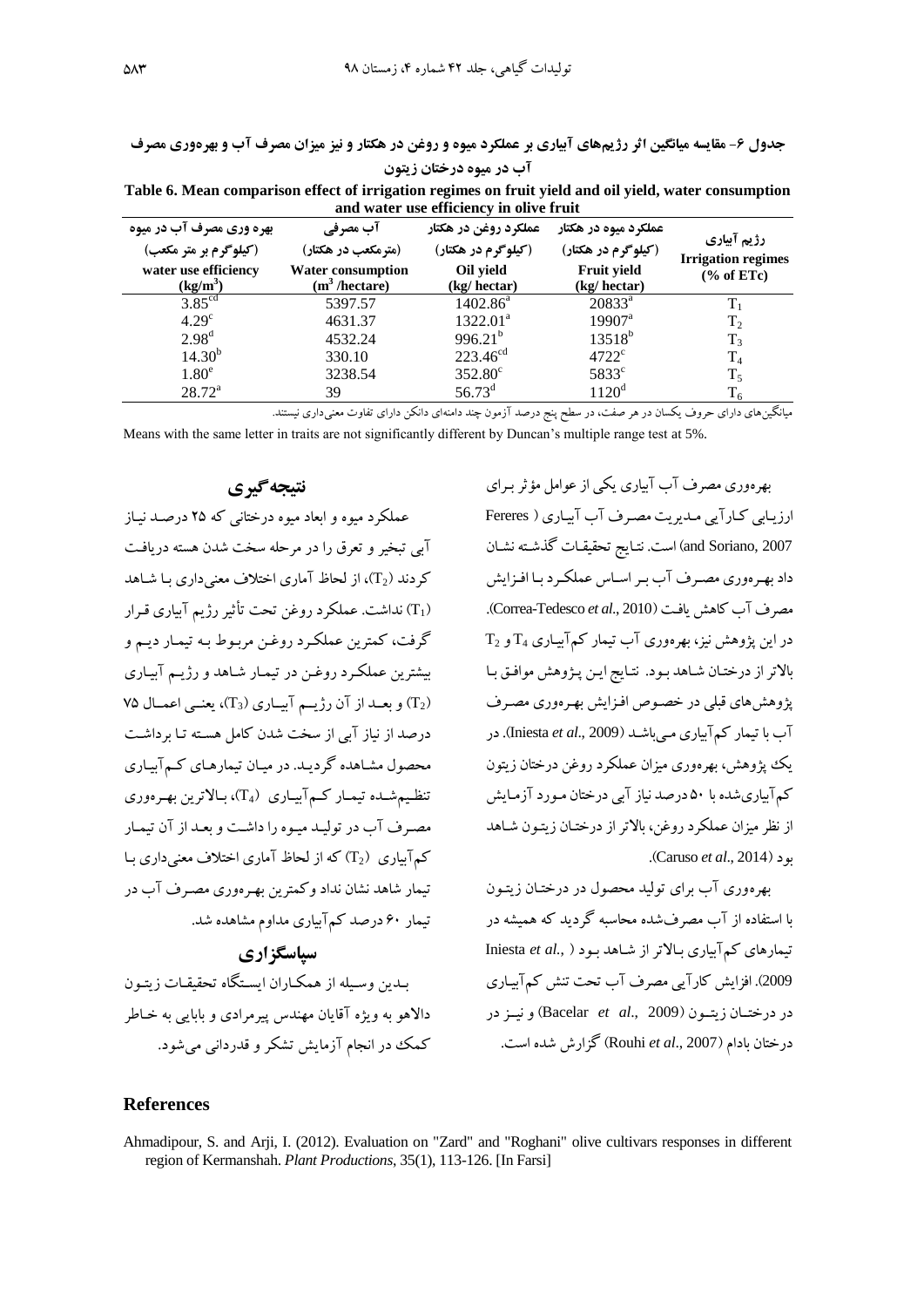- Arzani, K. and Arji, I. (2000). The effect of water stress and deficit irrigation on young potted olive cv. Local-RoghaniRoodbar. *Acta Horticulture*, 537, 879-885.
- Bacelar, E. A., Moutinho-Pereira, J. M., Goncalves, B. C., Lopes, J. I. and Correia, C. M. (2009). Physiological responses of different olive genotypes to drought conditions. *Acta Physiologiae Plantarum*, 31(3), 611-621.
- Berenguer, M. M. J., Gratten, S., Conne, J., Polito, .V. and Vossen, P. (2002). *Optimizing olive oil production and quality through irrigation management, university of California cooperative Extension and UC Davis*. Retrieved from http/www.cesonoma,ucdavis.edu/files/51774-pdf.
- Boughalleb, F. and Mhamdi, M. (2011). Possible involvement of proline and the antioxidant defense systems in drought tolerance of three olive cultivars grown under increasing water deficit regimes. *Agricultural Journal*, 6(6), 371-391.
- Caruso, G., Gucci, R., Urbani, S., Esposto, S., Taticchi, A., Di Maio, I., Selvaggini, R. and Servili, M. (2014). Effect of different irrigation volumes during fruit development on quality of virgin olive oil of cv. Frantoio. *Agricultural Water Management*, 134, 94-103.
- Chai, Q., Gan, Y., Zhao, C., Xu, H. L., Waskom, R. M., Niu, Y. and Siddique, K. H. M. (2015). Regulated deficit irrigation for crop production under drought stress*. [Agronomy for Sustainable Development](https://link.springer.com/journal/13593)*, 36(3), 1-21.
- Chalmers, D. J., Burge, G., Jerie, P. H. and Mitchell, P. D. (1986) .The mechanism of regulation of Bartlett Pear fruit and vegetative growth by irrigation withholding and regulated deficit irrigation. *Journal of the American Society for Horticultural Science*, 111(6), 904-907.
- Correa-Tedesco, G., Rousseaux, M. C and Searles, P. S. (2010). Plant growth and yield responses in olive (*Olea europaea* L.) to different irrigation levels in an arid region of Argentina. *Agricultural Water Management*, 97(11), 1829-1837.
- Costa, J. M., Ortuno, M. F. and Chaves, M. M. (2009). Deficit irrigation as a strategy to save water: Physiologyand potential application to horticulture. *Journal of Integrative Plant Biology*, 49(10), 1421-1434.
- D' Andria, R., Morelli, G., Patiumi, M and Fontanazza, G. (2000). *Irrigation regime affects yield and oil quality of olive trees*. 4<sup>th</sup> International Symposium on olive Growing, Valenzano (Bari) Italy.
- Dell'Amico, J., Moriana, A., Corell, M., Giron, I. F., Morales, D., Torrecillas, A. and Moreno, F. (2012). Low water stress conditions in table olive trees (*Olea europaea* L.) during pit hardening produced a different response of fruit and leaf water relations. *Agricultural Water Management*, 114, 11-17.
- FAO. (2008). *Food and agriculture organization*. Retrieved from http/ww[w.fao.org/nr/water/eto.html.](http://www.fao.org/nr/water/eto.html)
- Fereres, E. and Soriano, M. A. (2007). Deficit irrigation for reducing agricultural water use. *Journal of Experimental Botany*, 58, 147-159.
- Gholami, R. and Gholami, H. (2019). The effect of drought stress on some vegetative and physiological characteristics of superior local olive genotypes (*Olea europaea* L.) in pot conditions. *Plant Productions*, 41(4), 15-29. [In Farsi]
- Giron, I.F., Corell, M., Galindo, A., Torrecillas, E., Morales, D., Dell'Amico, J., Torrecillas, F., Moreno, A. and Moriana, A. (2015). Changes in the physiological response between leaves and fruits during a moderate water stress in table olive trees. *Agricultural Water Management*, 148, 280-286.
- I.O.O.C. (2002a). *Methodology for the primary characterization of olive varieties*. Project on conservation, characterization, collection of Genetic Resources in olive, International Olive Oil Council, Madrid, Spain.
- I.O.O.C. (2002b). *Methodology for the secondary characterization (agronomic, phonological, pomological and oil quality) of olive varieties held in collection*. Project on conservation, characterization, collection of Genetic Resources in olive, International Olive Oil Council, Madrid, Spain.